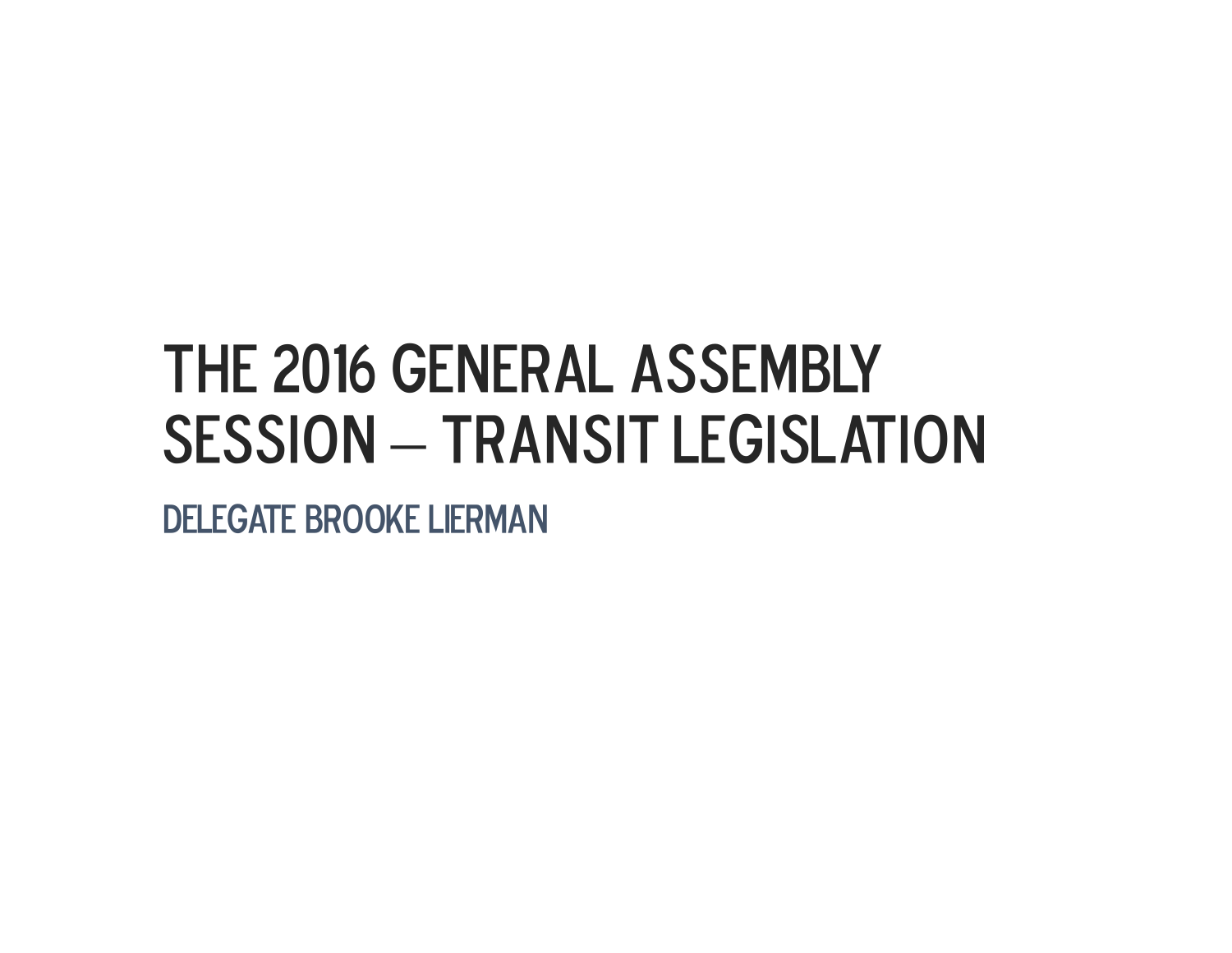## In the beginning…

- MTA was chronically<br>underfunded
- Governor Hogan killed the<br>Red Line, and diverted all<br>money to other areas of the<br>state
	- No money for Baltimore City, less than 1% for Baltimore **County**
	- \$2 billion some going to speed up projects in the pipeline, \$845 m for new projects that Hogan and Rahn proposed and were not in the CTP previously
- Other States passing<br>transparency models

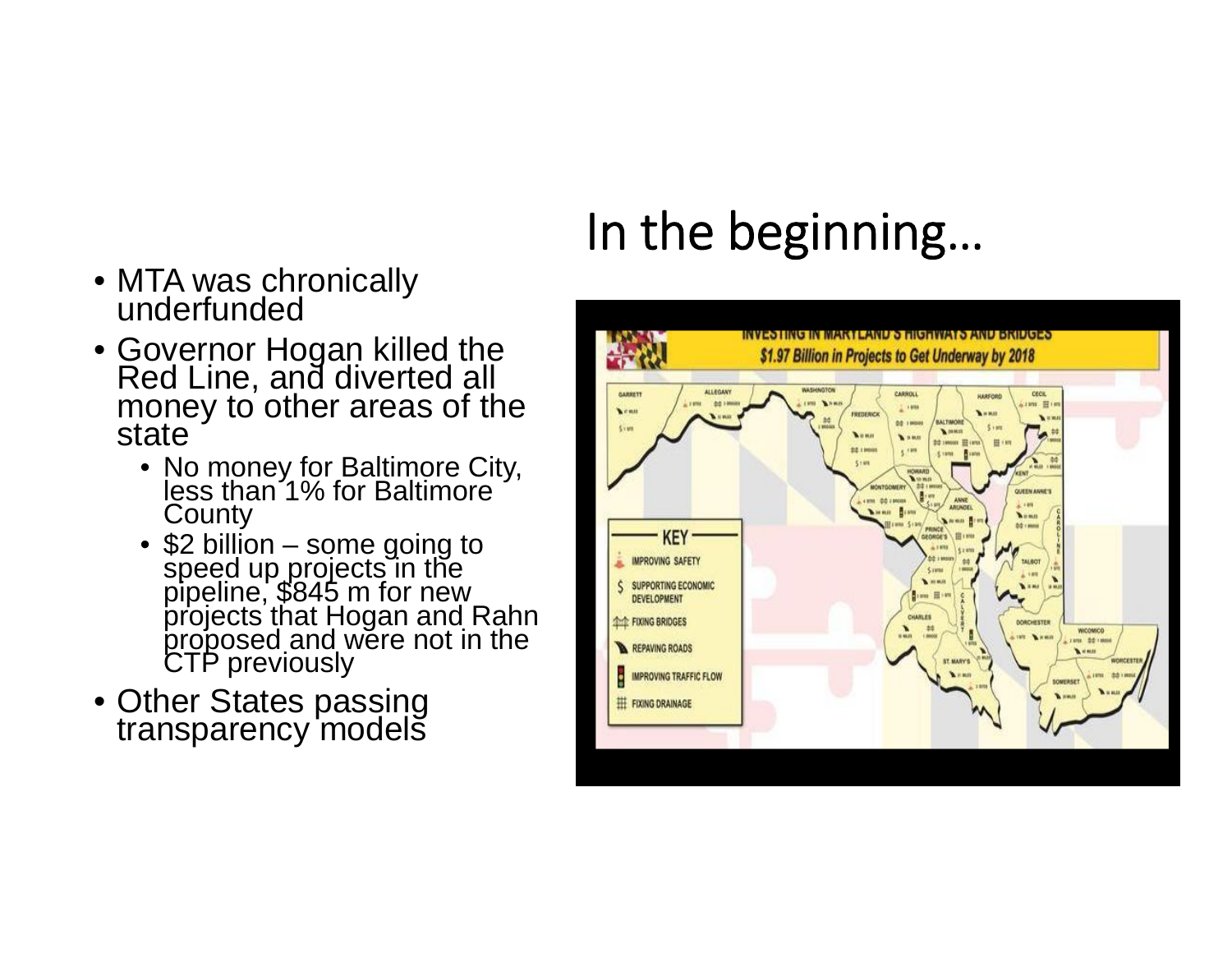So, the Appropriations Committee asked Sec. Rahn to explain Maryland's transportation policy and funding decisions…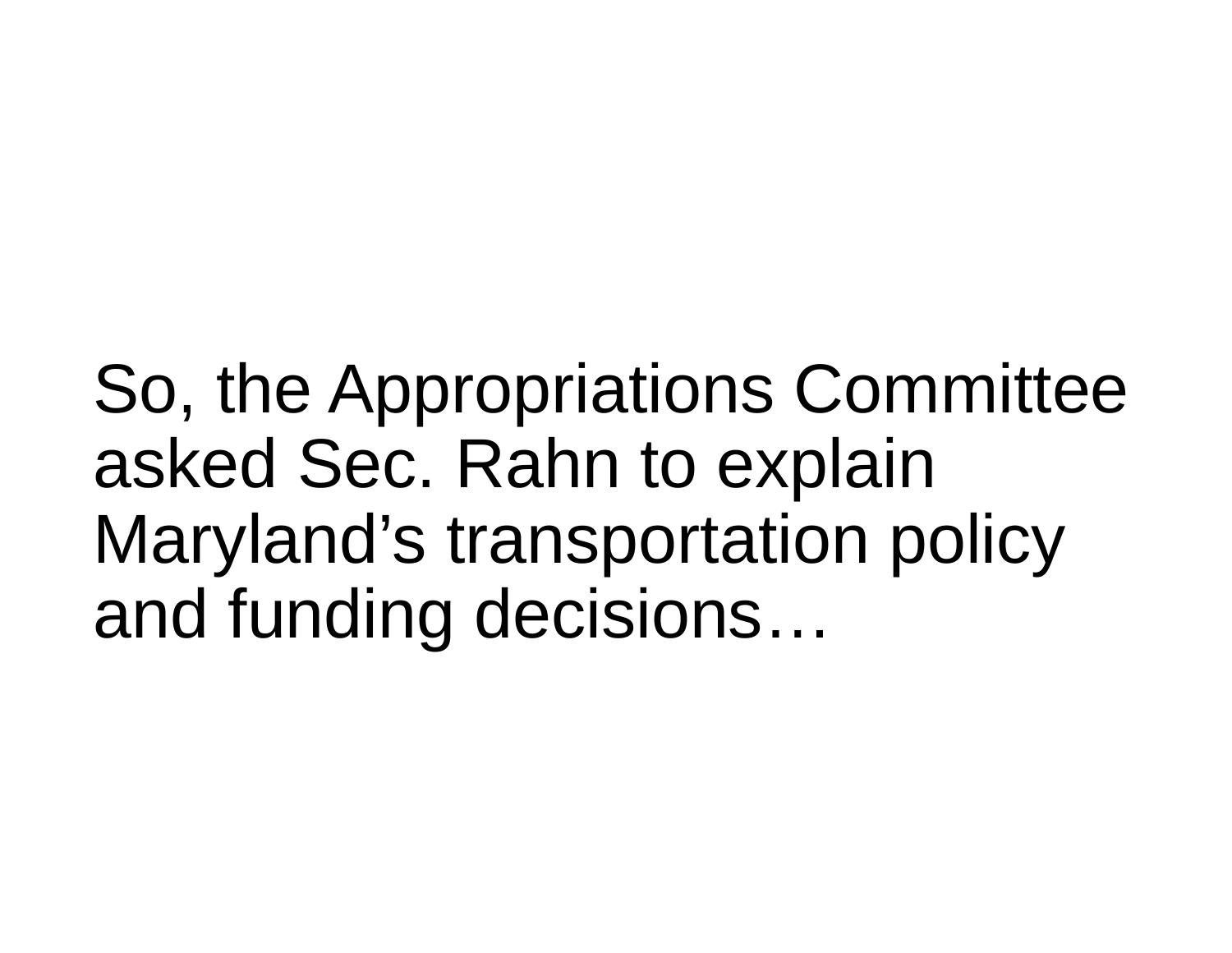### **Appropriations Committee Hearing on the CTP**

https**://www.youtube.com/watch?v=oRib3PGt2-8&feature=youtu.be**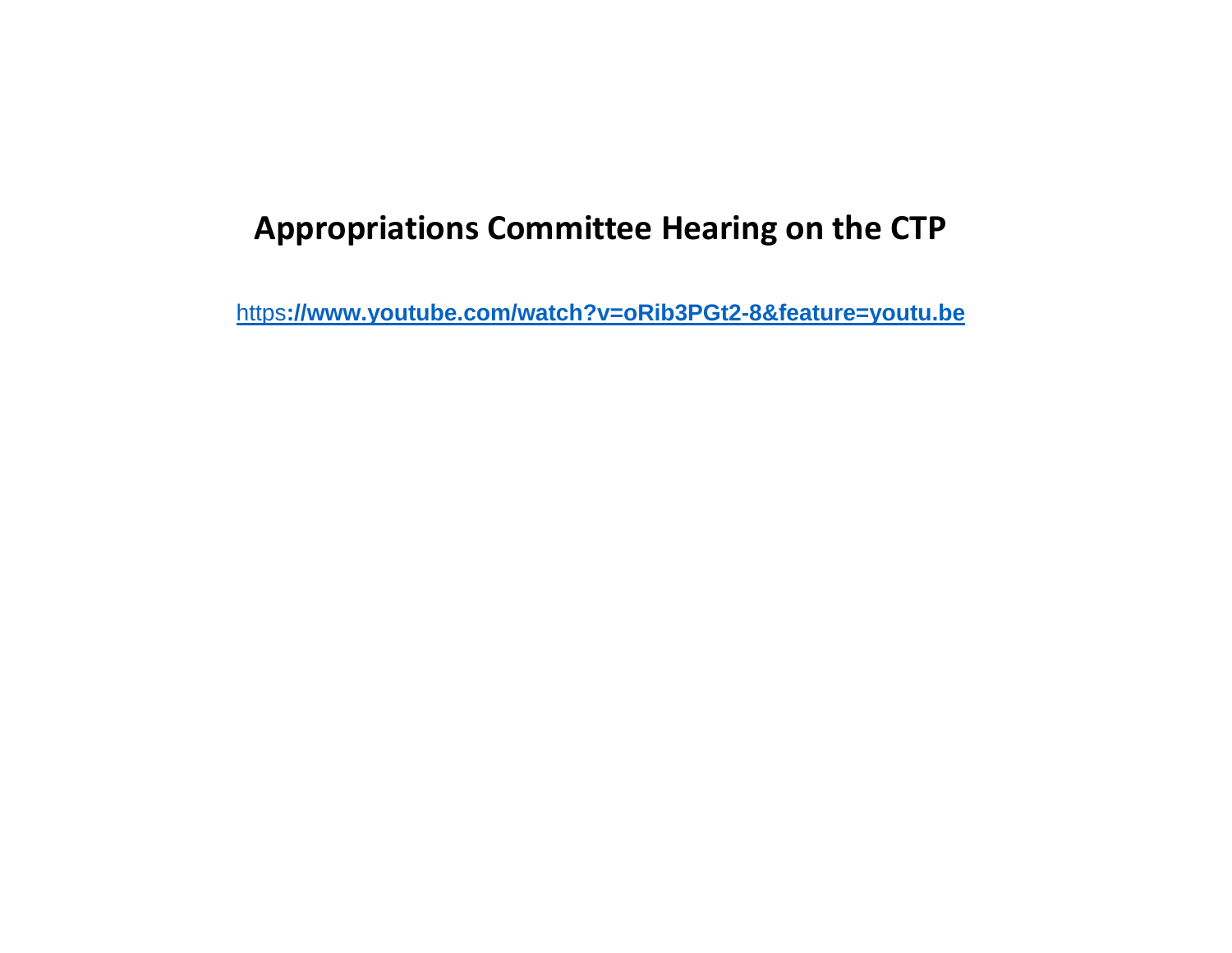### Transportation Package

- HB 1010: MTA Oversight & Planning Board
- HB 1012: Commuter Benefits Tax Credit
- HB 1013: Maryland Open Transportation Investment Decision Act

‐‐‐‐

• HB 672: Nice Memorial Bridge Funding

HB 891: Farebox Recovery Mandate<br>Repeal

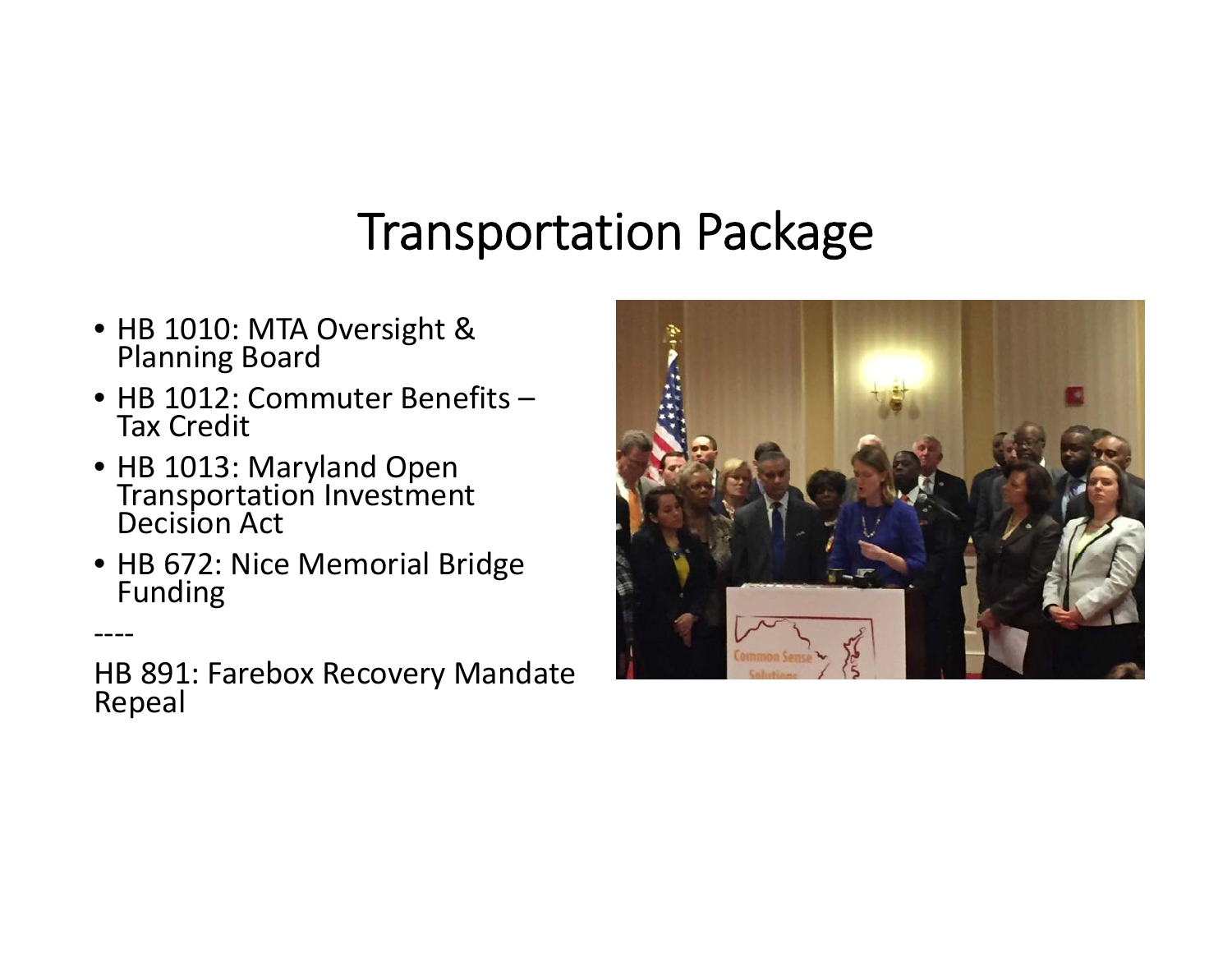### **House Bill 1013**

### The Maryland Open Transportation Investment Decision Act

Lead Sponsors: Delegate Beidle <sup>+</sup> Senator DeGrange

### **Codifies State transportation goals and requires MDOT to develop <sup>a</sup> scoring system that must be used to evaluate whether and to what extent a "major transportation project" meets the State transportation goals.**

*Supporting Organizations: Mayor of Baltimore City, Maryland Common Cause, Sierra Club, Maryland Public Health Association, Coalition for <sup>a</sup> Smarter Growth, Transportation for America, The Maryland Environmental Health Network, Alliance of Nurses for Healthy Environments; Chesapeake Physicians for Social Responsibility, Citizens Planning and Housing Association, 1000 Friends of Maryland, Chesapeake Bay Foundation, Clean Water Acton, Eastern Shore Land Conservancy, Maryland Conservation Council, Maryland League of Conservation Voters, Maryland Public Interest Research Group Midshore River Conservancy, Public Justice Center, Montgomery County Office of Intergovernmental Relations, Transportation Alliance, Bike Maryland, Prince George's County Office of the County Executive, Sierra Club, Greater Baltimore Committee, Charles County Chamber of Commerce*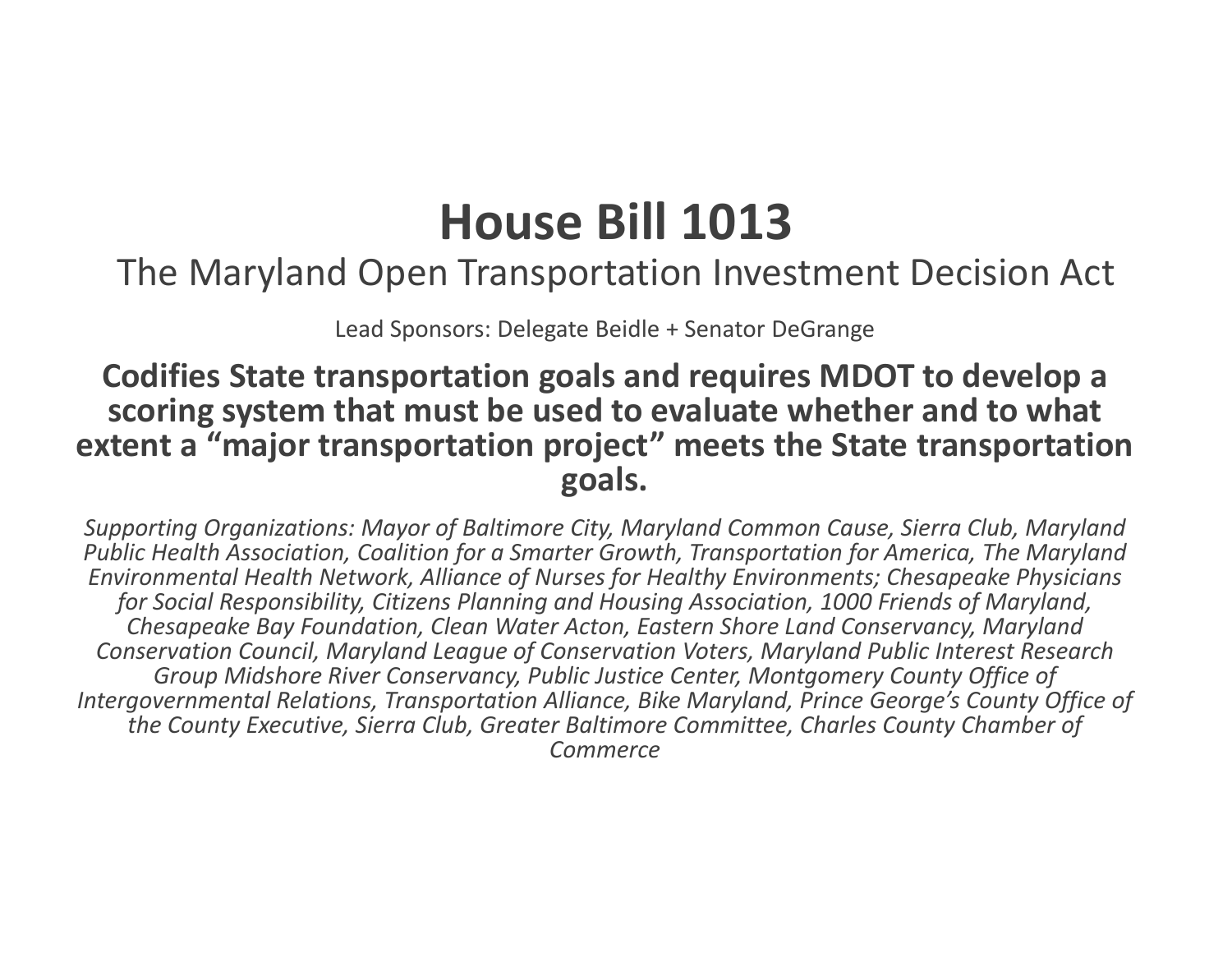### **HB 1013 – Continuing to Implement MTP Goals**

#### **MDOT's Vision and Mission:**

Provide a well-maintained, sustainable and multimodal transportation system that facilitates the safe, convenient, affordable, and efficient movement of people, goods, and services within and between population and business centers.

#### 2035 MTP Goals:

#### **Safety & Security**

Enhance the safety of transportation system users and provide a transportation system that is resilient to natural or man-made hazards

#### **System Preservation**

Preserve and maintain the State's existing transportation infrastructure and assets

#### **Quality of Service**

Maintain and enhance the quality of service experienced by users of Maryland's transportation system

#### **Environmental Stewardship**

Ensure that the delivery of the State's transportation infrastructure program conserves and enhances Maryland's natural, historic, and cultural resources

#### **Community Vitality**

Provide options for the movement of people and goods that support communities and quality of life

#### **Economic Prosperity**

Support a healthy and competitive Maryland economy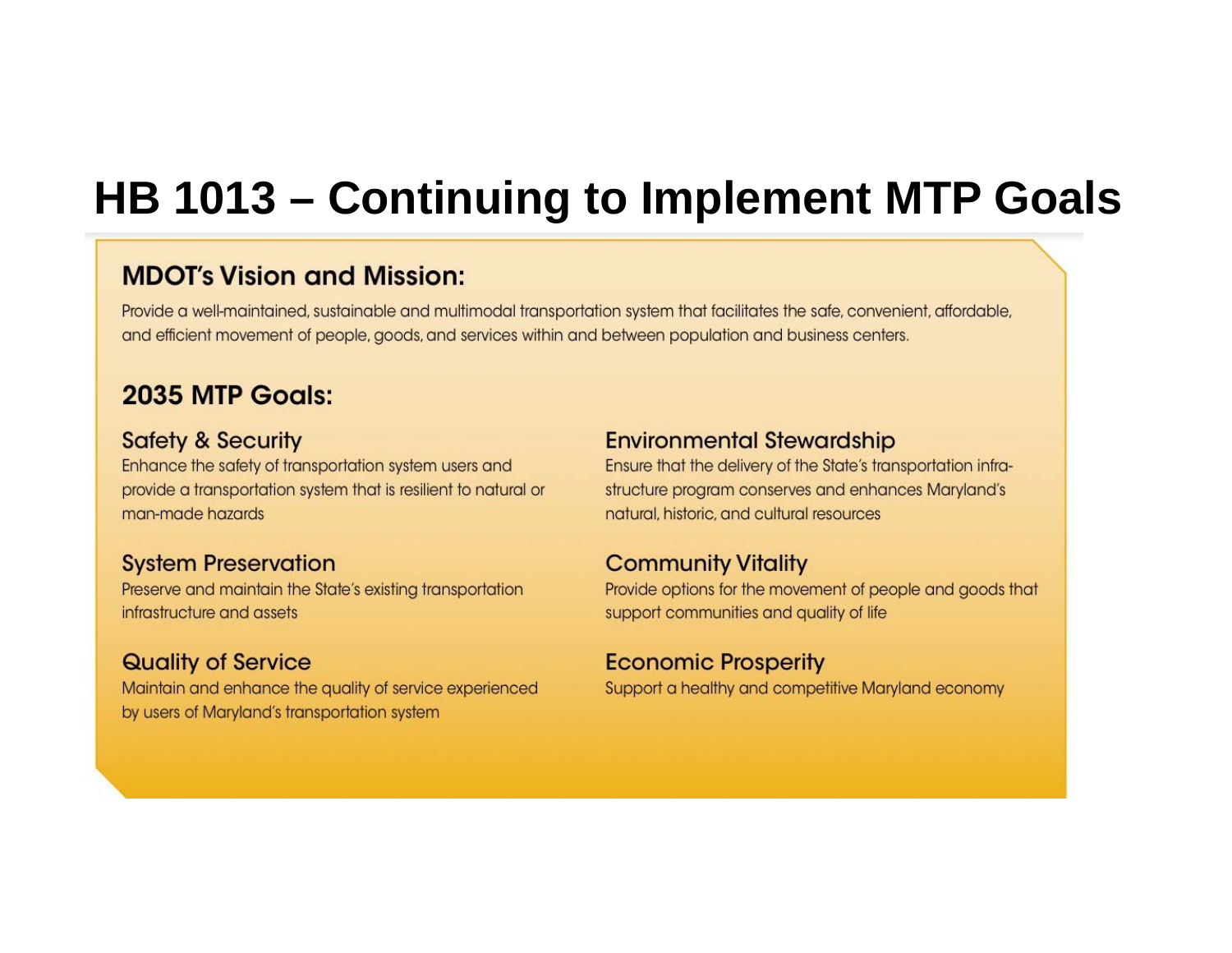## **HB 1013: The Details**

- Codifies the State Transportation Goals and adds 3, including local planning and priorities.
- Requires MDOT to DEVELOP a SCORING system using those Transportation Goals.
- Requires that for MAJOR CAPITAL PROJECTS (a defined term) in SHA or MTA, MDOT must provide a SCORE for each project.
	- Over \$5 million total AND increases capacity/improves transit stations/using smart technology
- Allows MDOT final discretion. It states that MDOT must fund higher scoring projects but it may fund a lower-scoring project if it provides a written rationale.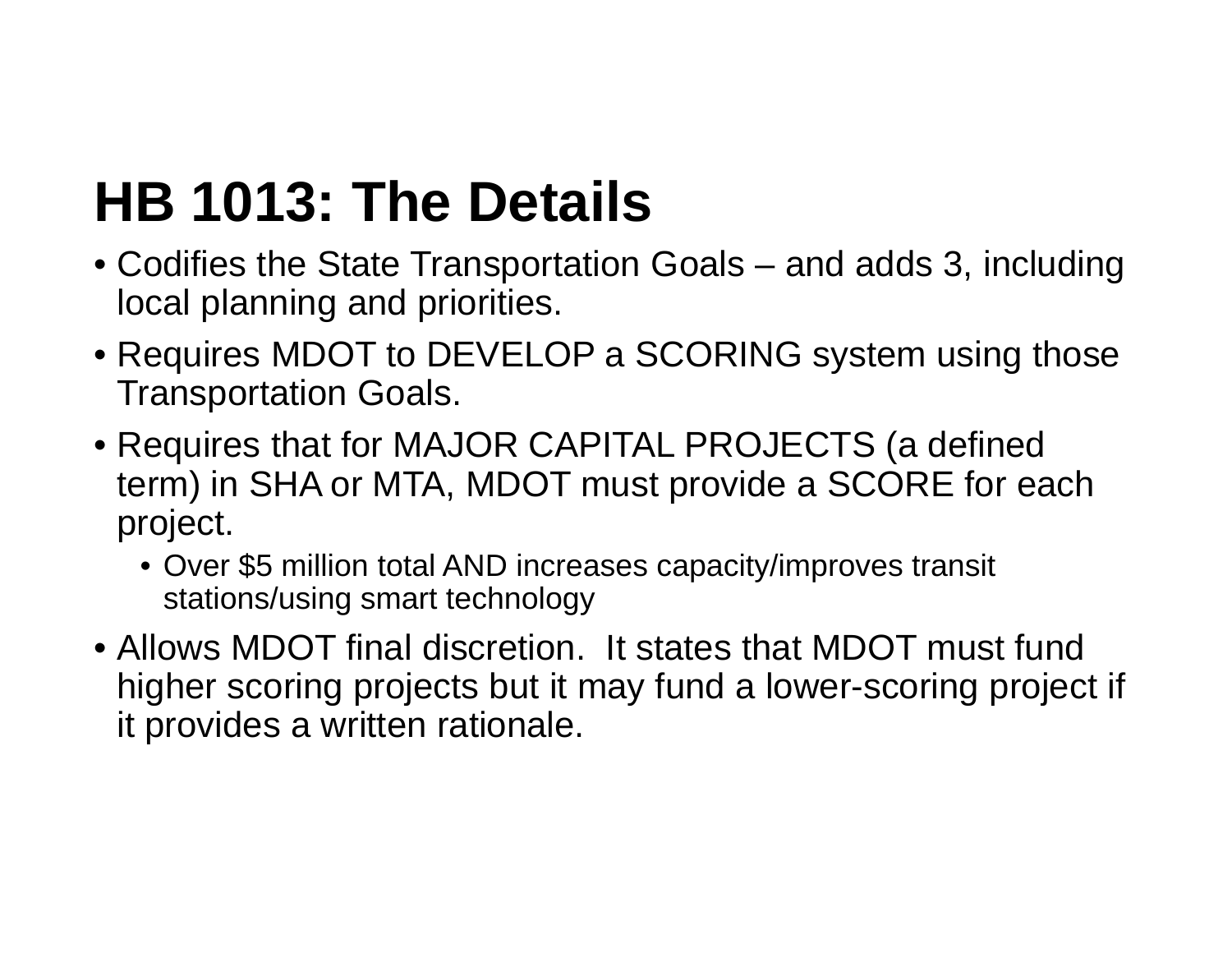# Veto Letter from Governor Hogan

April 1, 2016

The Honorable Michael E. Busch Speaker of the House State House Annapolis, Maryland 21401

Dear Mr. Speaker:

In accordance with Article II, Section 17 of the Maryland Constitution, today I have vetoed House Bill 1013 - Maryland Open Transportation Investment Decision Act of 2016.

This regrettable legislation exemplifies the worst kind of policymaking and it is not in the best interest of Maryland taxpayers. House Bill 1013 represents the beginning of what could be a lor term fundamental shift in how transportation decisions are made, with political forces and unaccountable special interests manipulating the legislative process to dictate what projects get built.

I have said repeatedly that every decision I make will be put to a simple test: Will this law or action make it easier for families and small businesses to stay in Maryland, and will it make more families and businesses want to come to Maryland? This bill miserably fails the simple tes

By establishing arbitrary new criteria to guide transportation decisions in Maryland, the bill may harm our State's competitiveness and could degrade the quality of life for Marylanders for decades to come. In a worrying preview of what could happen in future years, this bill was constructed in a secretive and haphazard manner with enormous input from political pressure groups but with no real thought and no meaningful input from the Department of Transportation The Honorable Michael E. Busch April 1, 2016 Page 3

I was an outspoken critic of the transportation decisions made under the previous administration, including the wide scale cuts to local road funding and the syphoning of a billion dollars from the Transportation Trust Fund, which the legislature later put under lock and key to prevent future raids.

The previous Governor acknowledged that our highways were deteriorating and our bridges were crumbling but House Bill 1013 has the potential to once again put Maryland roads and highways on a path of neglect and underinvestment. I would be defaulting on my vow to Marylanders if I did not make every effort to resist the passage of this bill.

For these reasons, I have vetoed House Bill 1013.

Sincerely. Lawrence

Governor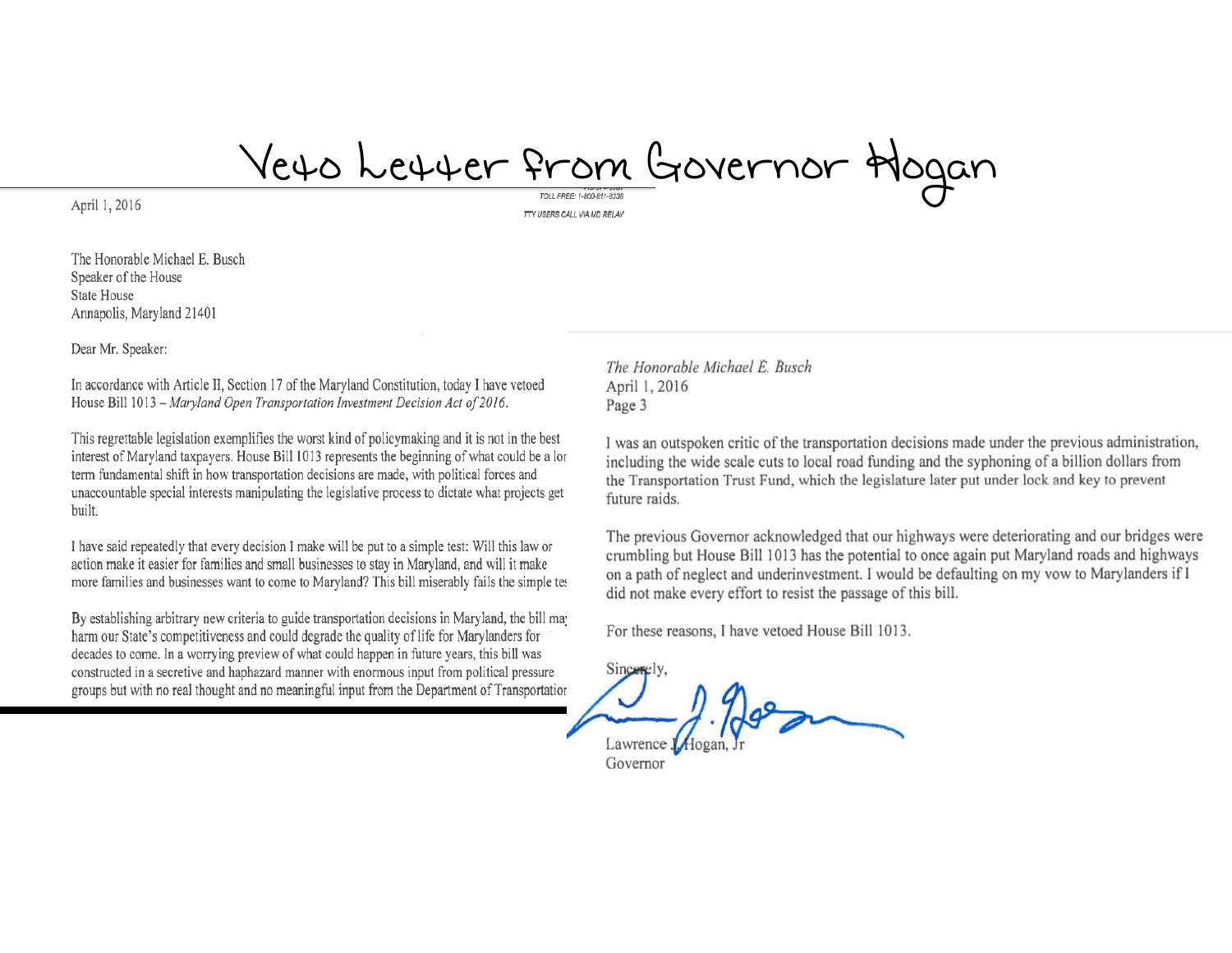### House Bill 1012: Commuter Benefits-Eligibility and Credit Amount

As MTA, MARC, and DC Metro fares, parking and carpool expenses have increased, the existing tax credit to businesses offering commuter benefits to their employees has not increased. Offering employees commuter benefits has become less and less attractive to the state employers.

House Bill 1012 doubles the commuter benefits tax credit from \$50 a month to \$100. It reduces carpool eligibility from 8 riders to 6 riders to encourage more carpooling and adapt to current rideshare advances using apps and technology.

*Passed Unanimously.*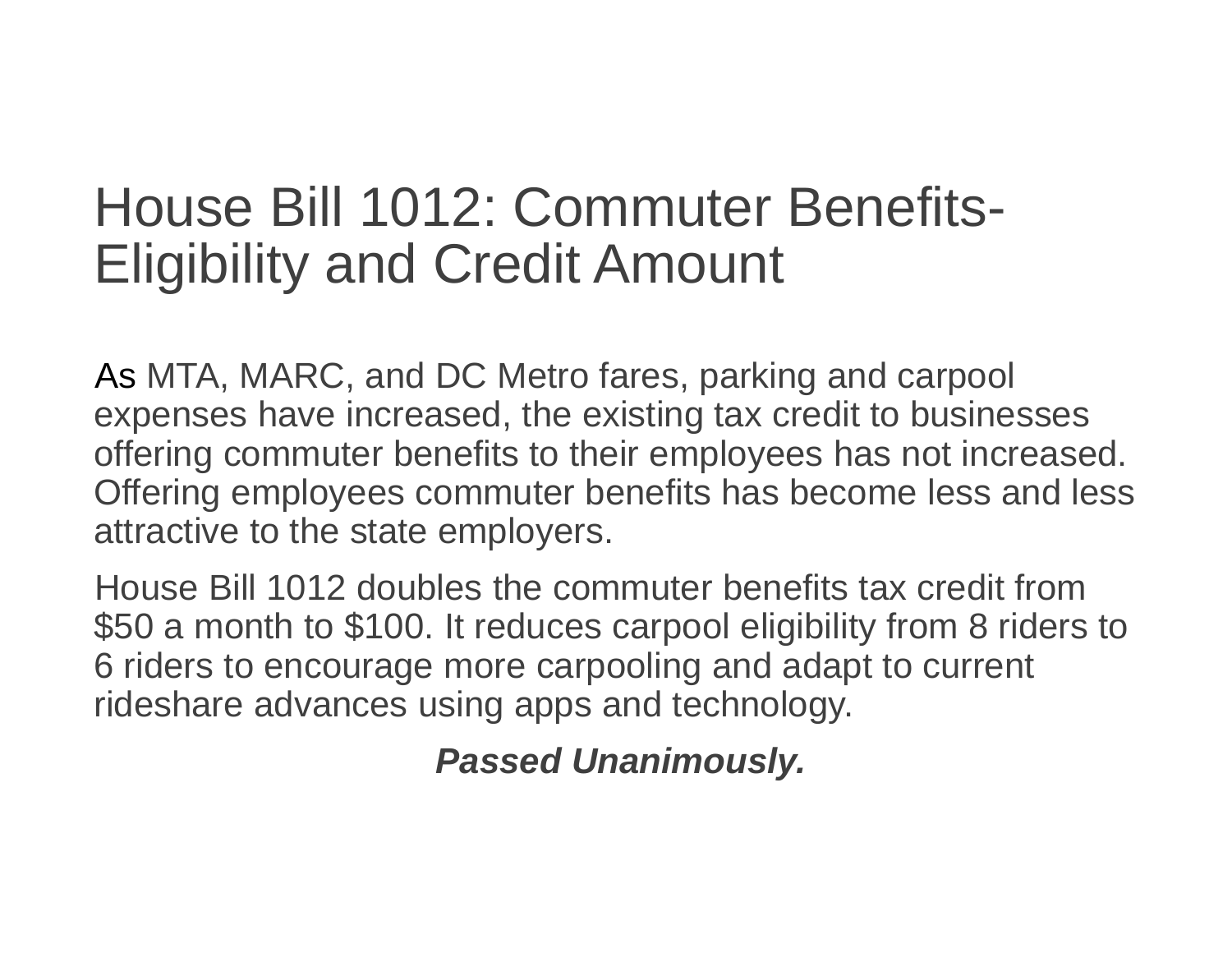## HB 1010: MTA Oversight and Planning Board

This bill creates an Oversight & Planning Board for the Maryland Transit Administration (MTA), and codifies three existing citizen advisory councils (giving each a seat on the Board).

Members include:

- $\checkmark$  A member of (1) MTA's Citizens Advisory Council, (2) the MARC Riders group, (3) the Assessable Transportation Advisory Council
- $\checkmark$  A commuter bus service rider
- $\checkmark$  Two members are appointed by the General Assembly seven are appointed by the Governor, seven are appointed by local jurisdictions
- $\checkmark$  The Secretary of Transportation will serve as a nonvoting member.

Key Supporters: Baltimore County, Baltimore City, Greater Baltimore Committee, Transportation for<br>America. Central Maryland Transportation Alliance, Community Development Network of Maryland,<br>Maryland Non-profits, Citizens

Why? Every other major transit agency has one – good governance policy; in 2000 the<br>Transit Policy Panel made this recommendation and more recently the Baltimore Metropolitan<br>Council had the same recommendation. Now that w our economy and to the betterment of our committees it is time to fix the problem with this oversight board.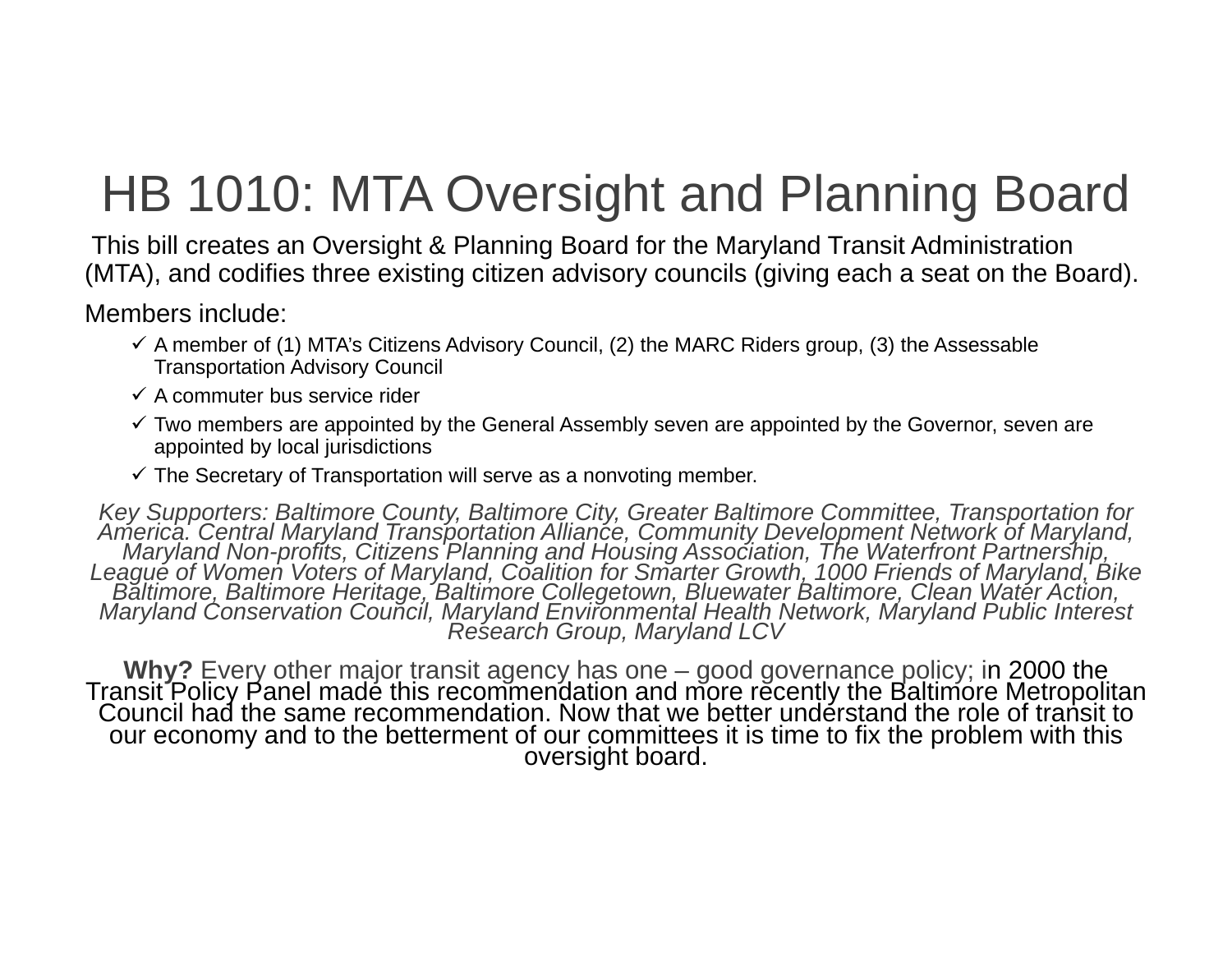## MTA Board Responsibilities…

#### **Board responsibilities are to review and comment on:**

- MTA's annual operating budget and specific policies related to service quality
- MTA's newly required comprehensive multi-modal plan (to be updated and re-released every 5 years), and participate in federal, state, and local planning processes. (New plan pursuant to HB 1010)
- Policies encouraging public safety, transparency, accountability, customer service, regular communication, and prudent financial decision-making

#### **Also the board will:**

- Study proposed transportation operations, plans, and services that complement MTA's role in Baltimore City and the counties in the Baltimore Metropolitan Area
- Advocate on behalf of Maryland residents and businesses for MTA public transit systems
- Solicit customer input to evaluate system priorities and resource allocation

#### **Reporting**

• The Board will submit an annual report concerning MTA's progress toward meeting its strategic plan to the Governor, General Assembly, Secretary of Transportation, and Secretary of Commerce.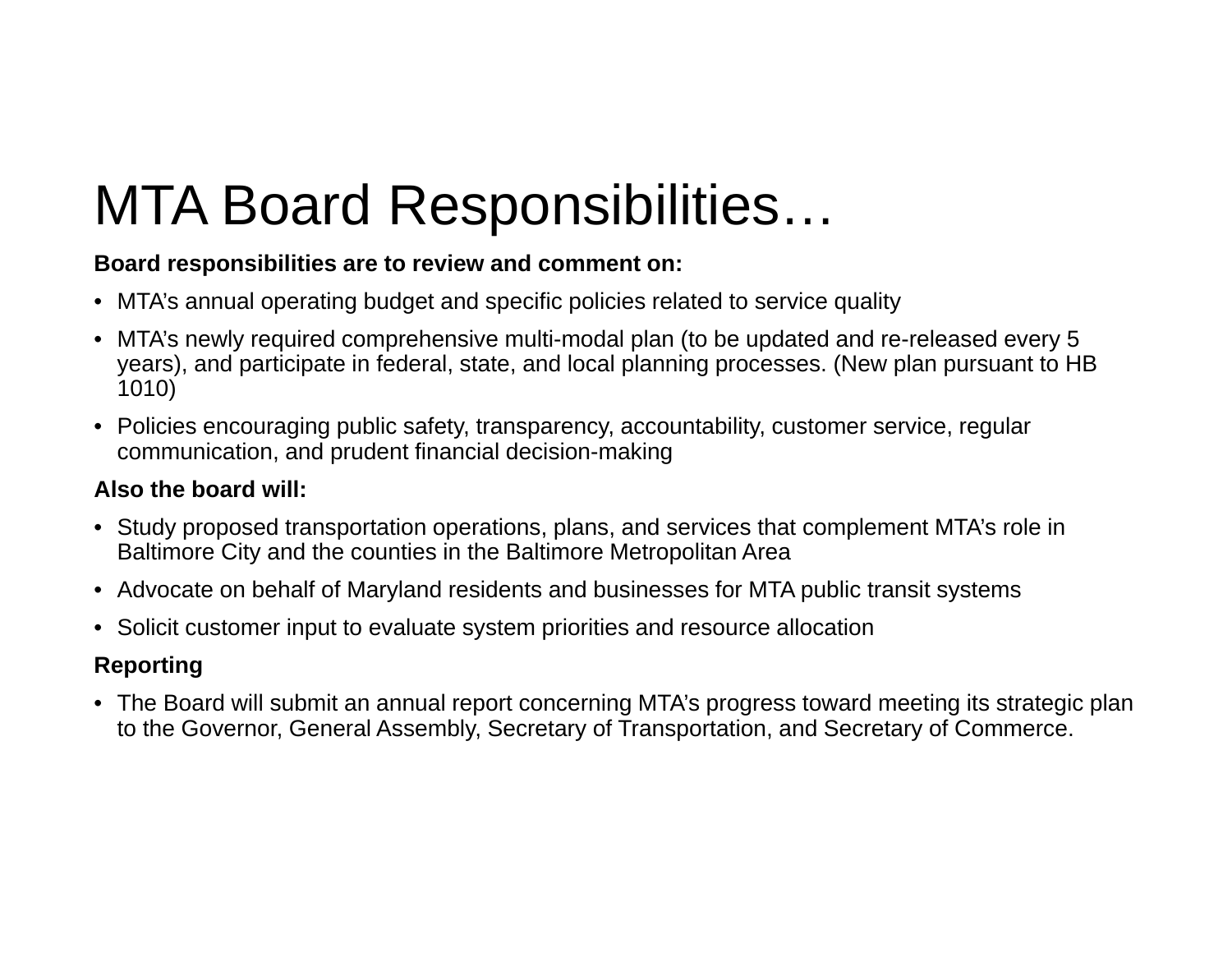### House Bill 891: Farebox Recovery Rate‐Repeal

Repeal of requirement that MTA recover <sup>a</sup> percentage of its funding from the farebox.

*Key Supporters: BEL/Sen. Madaleno were lead sponsors, and all members of the Baltimore City House Delegation co‐sponsored House bill; Transportation Alliance, Central Maryland Regional Transit, Citizens Planning and Housing Association, Maryland League of Conservation Voters, 1000 Friends of Maryland, Clean Water Action, Maryland Conservation Council, Maryland Public Interest Research Group, Sierra Club*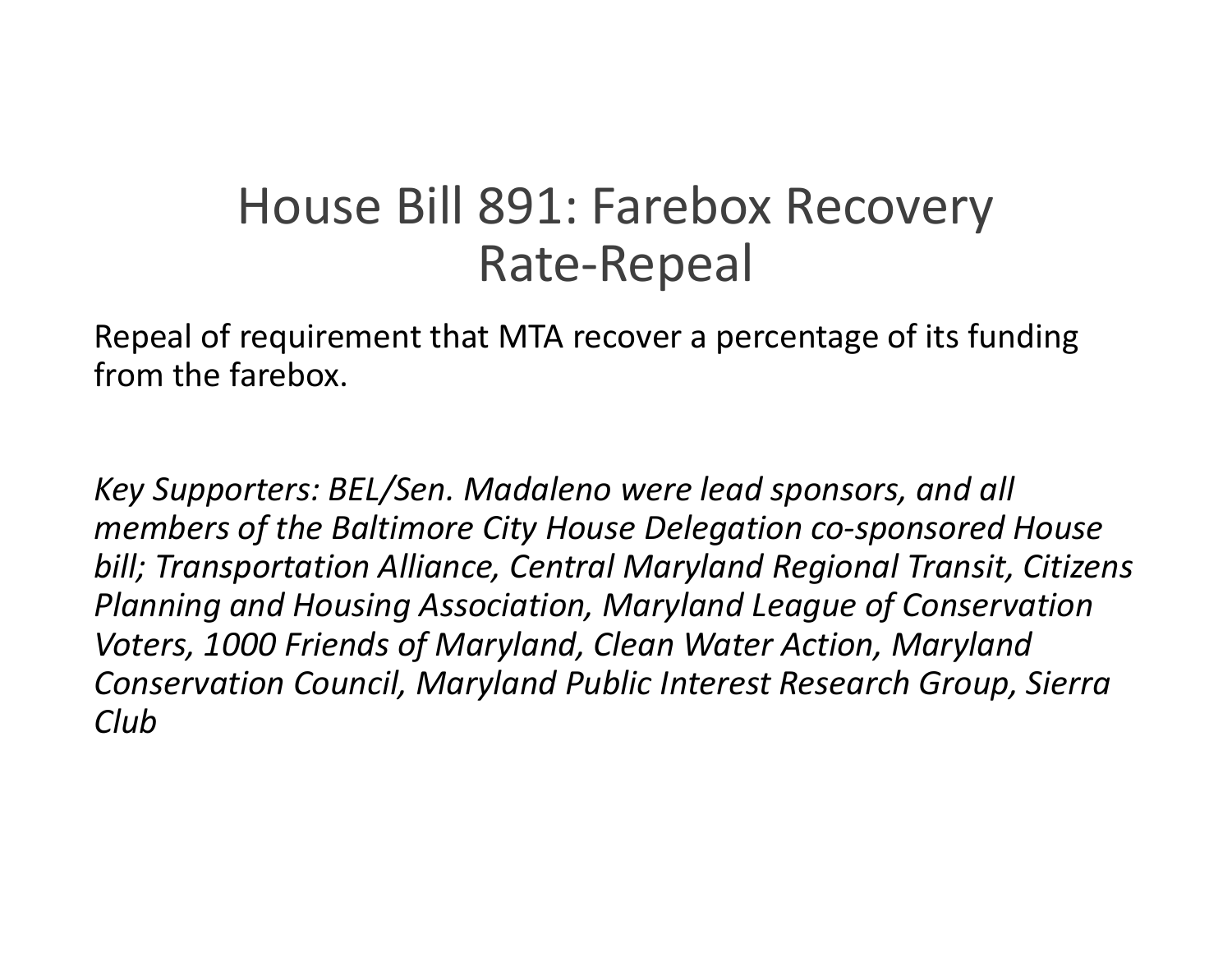### Big reason it didn't pass?

### **Transit Policy Panel Final Report**

*Because MTA &MDOT opposed it – eventhough it would have helped them.*

 $3.$ The 40 percent farebox recovery mandate should be eliminated and replaced with objective performance indicators and management audits. Farebox recovery should be retained only as a performance indicator along with operating expense per vehicle mile, operating expense per passenger trip, and passenger trips per vehicle mile.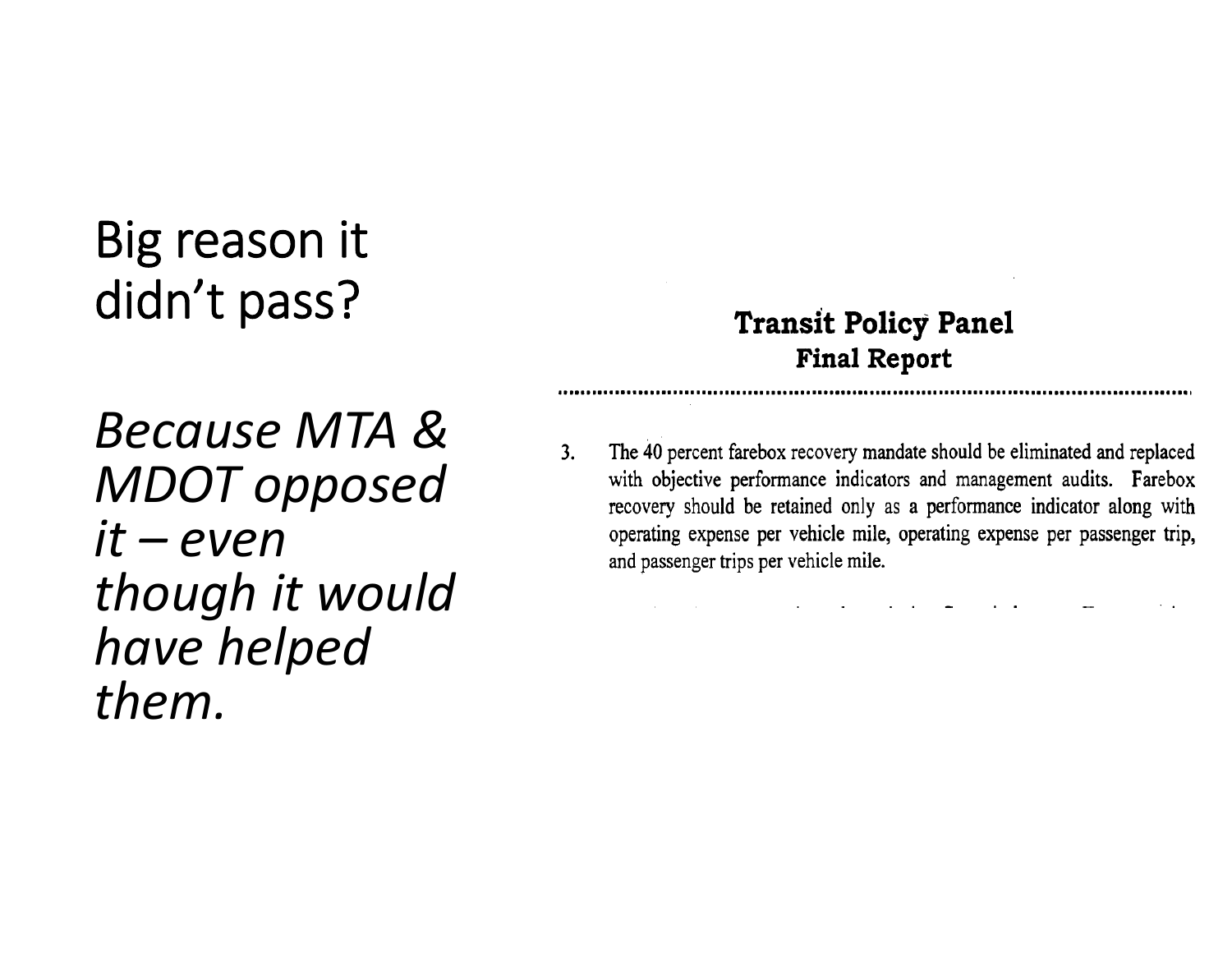## FY17 Budget Information

The fiscal 2017 budget includes the required distributions of highway user revenues and an additional \$25 million for transportation grants to be distributed as follows; \$2 million for Baltimore City, \$4 million for counties, and \$19 million for municipalities.

For the State Highway Administration, the General Assembly restricted \$24 million of the capital appropriation for the State Highway Administration for:

- \$2 million for grants to counties to construct sound barriers for communities that are significantly impacted by traffic noise yet do not meet the eligibility criteria under the State Highway Authority's sound barrier program and

- \$22 million to construct infrastructure improvements to the Greenbelt Metro Station site in order to make it more attractive as a location for locating the headquarters of the Federal Bureau of Investigation.